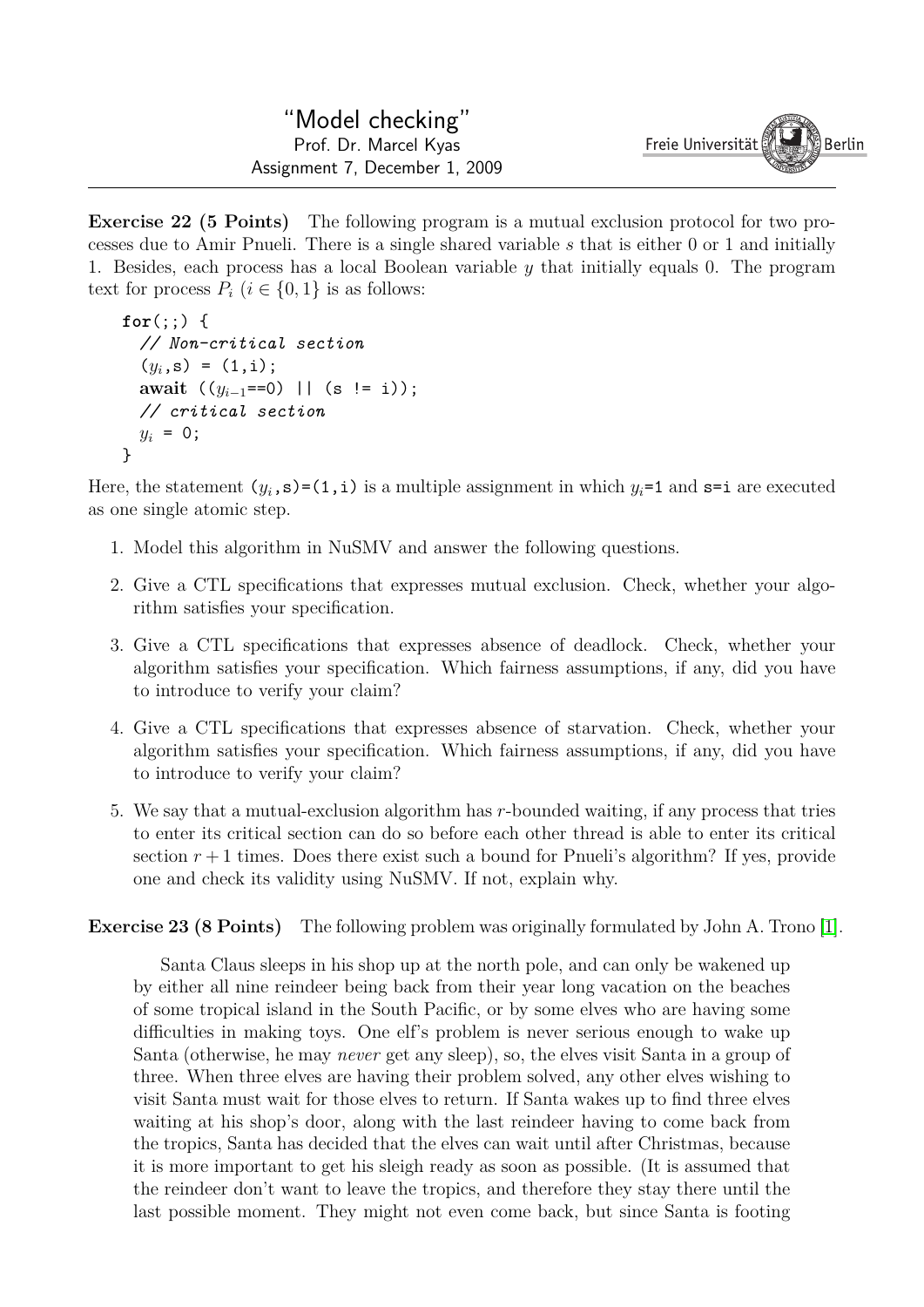the bill for their year in paradise. . . This could also explain the quickness in their delivering of presents, since the reindeer can't wait to get back to where it is warm.) The penalty for the last reindeer to arrive is that it must get Santa while the others wait in a warming hut before being harnessed to the sleigh.

- 1. Model a solution to this problem in NuSMV. (You may consult the Solution of Trono's original article, but keep in mind that this one is erroneous. Maybe you can find his error.)
- 2. Specify one invariant for each of Santa, the elves, and the reindeers that describes all correct states of these processes. Use NuSMV to prove that this invariant is true.
- 3. Give a CTL specifications that expresses absence of deadlock. Check, whether your algorithm satisfies your specification. Which fairness assumptions, if any, did you have to introduce to verify your claim?
- 4. Give a CTL specifications that expresses absence of starvation. Check, whether your algorithm satisfies your specification. Which fairness assumptions, if any, did you have to introduce to verify your claim? (*Hint:* Your model should still give priority to reindeers. This should be reflected by your specification and be respected by Your fairness assumptions.)

**Exercise 24 (8 Points)** Consider the four transition systems in Figure [1.](#page-2-0) Check, whether  $T_i \cong T_j$  and  $T_i \leq_L T_j$  for all indexes *i, j.* Justify your answers by either providing a simulation for  $T_i, T_j$  or, when  $T_i \nleq_L T_j$ , by providing a  $\forall -\text{CTL}$  formula  $\varphi$  with  $T_j \models \varphi$  and  $T_i \not\models \varphi$ .

**Handing in this Assignment** Please submit your hand-written solutions on paper no later than December 18, 2009, 12:15 (before the lecture).

The models shall be placed in a directory that carries the last name of one of the group members. Add a README file, or better, a Makefile, that explains or automates the modelling and checking procedures. Explain, how to interprete the results of model checking in an accompanying PDF or ASCII file.

Put all this into a tape archive that shares the name with the directory and send it by e-mail to [marcel.kyas@fu-berlin.de.](mailto:marcel.kyas@fu-berlin.de) Use "Model checking 09 Series 7 *your last names*" as the subject line.

## **References**

<span id="page-1-0"></span>[1] John A Trono. A new exercise in concurrency. *SIGCSE Bulletin*, 26(3):8–10, 1994. Corrigendum: 26(4): 63.